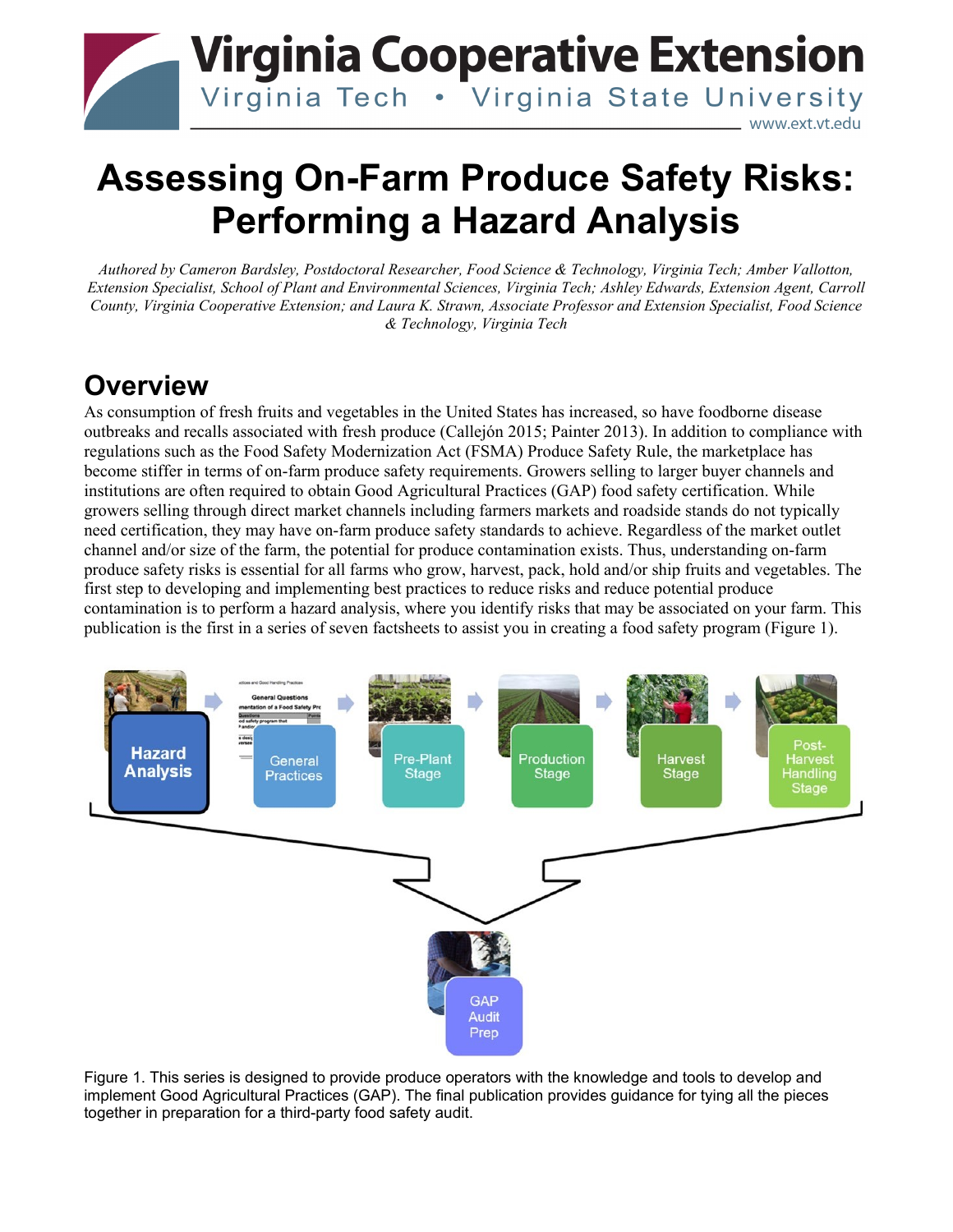## **Identifying Hazards On-Farm**

There are three types of hazards: biological, chemical, and physical. Biological hazards include bacteria, viruses, parasites, yeasts, and molds that may cause foodborne illness. Chemical hazards include household cleaning products, sanitizers, lubricants, paints, petroleum products, bulk fertilizers, and pesticides. Physical hazards include organic debris, nails, screws, staples, metal, glass, wood, and plastic. While chemical and physical hazards need to be addressed on-farm, biological hazards pose the greatest concern because of pathogens. Human pathogens (biological hazard) are microorganisms that cause disease or illness in people. Understanding how fruits and vegetables may become contaminated (i.e. contamination routes) by these hazards is important to developing and implementing GAP. It is important to think about the routes of contamination in the context of the crop being grown and at what specific stage of the process; for example, pre-planting, production, harvest, and post-harvest handling. There are five primary ways hazards are spread on the farm:

- Humans (e.g., workers, visitors)
- Water (e.g., irrigation, spray applications, frost protection, post-harvest washing, ice)
- Animal-based Soil Amendments (e.g., manure, compost, compost teas)
- Animals (e.g., birds, deer, livestock, pets)
- Tools, Equipment, Vehicles, and Facilities (e.g., knives, containers, food-contact surfaces, packing lines)

One way to start identifying on-farm hazards is to draw a map of the different parts of the farming operation and consider the primary ways crops may be contaminated (Figure 2).



Figure 2. Example map showing the farm operations including fields, irrigation sources, adiacent land-use types, packinghouses, storage coolers, transportation and distribution, among other features. A map of the farming operations allows you to visualize hazards or potential contamination pathways for the different processes performed at each stage. For instance, crops grown in the field are located adjacent to a forest, where wildlife might pose a risk. An operator might want to think about if the fields are monitored for evidence of wildlife, such as animal tracks, droppings, trails, or damaged crops, as well as what measures might be implemented to exclude or deter wildlife from fields.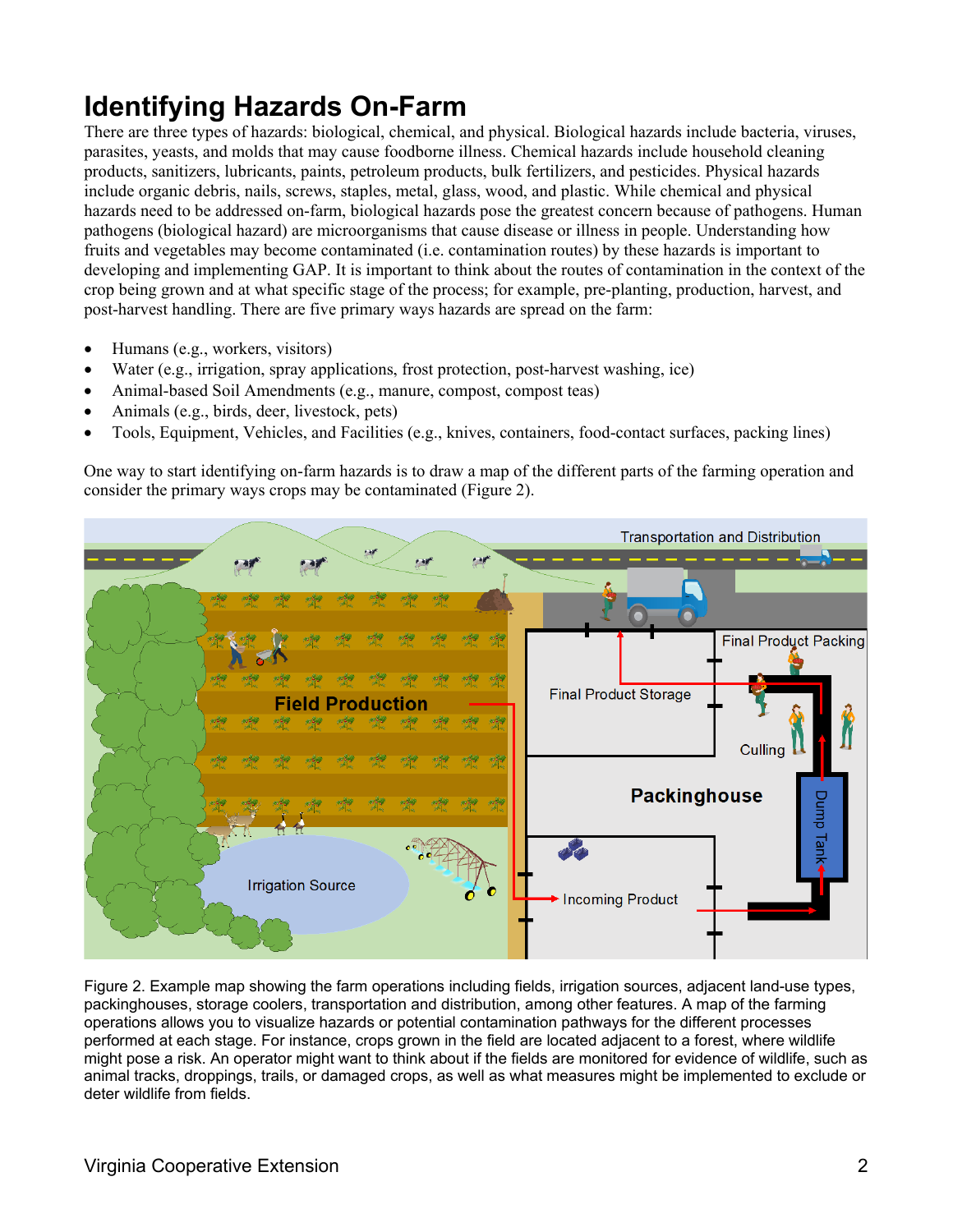## **Getting Started: Creating a Sketch of your Farm**

To get oriented, first obtain an aerial map that shows the entire farm area with natural features and structures. Sources like Google Earth, Natural Resources Conservation Service (NRCS), Farm Service Agency (FSA), or county GIS maps can all provide a good starting point (see Resources). Print out the map(s) and then sketch the location of fields showing various areas of the operations including fields, high tunnels, greenhouses, irrigation sources, packinghouses, chemical storage buildings/areas, and roads. Then, to provide better details for packing areas, you can create additional close-up sketches. For instance, draw in packing tables, wash systems, coolers, handwashing sinks, bathrooms, break-areas, storage spaces for harvest tools, and other areas. Sketches do not need to be technical or elaborate. The goal is to have enough detail to identify ways produce can become contaminated by hazards and assist in implementing best practices (GAP) to control on-farm risks (Figure 3).



Figure 3. Example of a simple sketch showing the layout of a farm including fields and crops being grown, water sources, physical structures, livestock, and surrounding areas (such as bean and alfalfa fields, and a road). The red lines show the movement of the strawberry crop harvested from a field to the packinghouse area, then to a storage unit and transported by a refrigerated truck to a nearby produce auction market.

As you create your maps and sketches, you can also outline your entire process on a separate sheet of paper. If you grow multiple crops, you will need to consider pre-plant, production, harvest, and post-harvest handling practices for each crop, and how practices might or might not differ. You will use your maps, sketches, and outline to focus on three primary questions:

- What are the potential hazards (biological, chemical, physical) at each stage?
- What are the sources of contamination at each stage?
- What practices can be implemented at each stage to minimize hazards?

### **Next Steps**

As you dive deeper into the topics discussed subsequently in this factsheet series (General Questions, Pre-plant Stage, Production Stage, Harvest Stage, Post-harvest Handling Stage, and GAP Certification), you will find a series of questions at the end of each factsheet to get you thinking about your farm. These questions will ask about